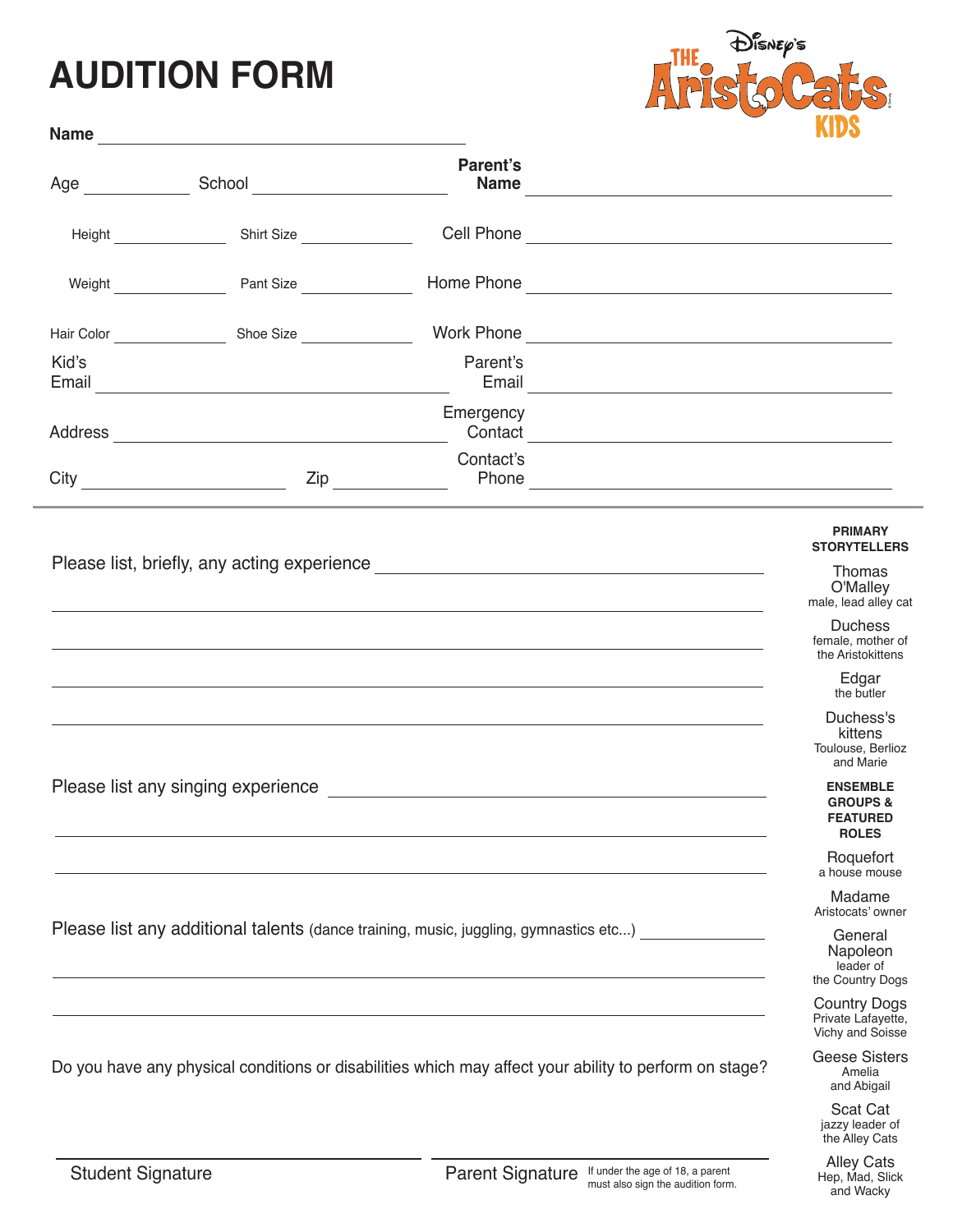## **PREPARING FOR AUDITIONS**

**Fill out an audition form and review the rehearsal schedule. Parents and children should plan to be at SAAC for auditions by 5:30pm on both Monday and Tuesday, February 5-6.** Everyone will be taught a song and some simple dance steps. Wear appropriate footwear and be prepared to move.

Two songs will be used in auditions; *Ev'rbody Wants to Be a Cat* and *Scales and Arpeggios*. We will teach the songs at the audition. For those that want to listen to and learn the songs before arriving for the audition, look online at the SAAC website for videos and the sheet music. Those wishing to be considered for a Primary Storyteller role will be asked to read at auditions - no preparation required.

Rehearsal Schedule: Doing a musical takes time and commitment from all involved. Please review the schedule to make sure you and your child can make the commitment to the project. Some roles, i.e., Country Dogs, Alley Cats may not be required to attend every rehearsal. Further information on scheduling will be provided by the directing team. Accepting a role acknowledges that you agree to the commitment required.

| <b>SUNDAY</b>                        | <b>MONDAY</b>                      | <b>TUESDAY</b>                                 | <b>WEDNESDAY</b>                             | <b>THURSDAY</b>                                                            | <b>FRIDAY</b>                           | <b>SATURDAY</b>                                      |
|--------------------------------------|------------------------------------|------------------------------------------------|----------------------------------------------|----------------------------------------------------------------------------|-----------------------------------------|------------------------------------------------------|
| FEBRUARY                             | 5<br>5:30 PM<br><b>AUDITIONS</b>   | $6\phantom{1}6$<br>5:30 PM<br><b>AUDITIONS</b> | $\overline{7}$                               | 8                                                                          | 9                                       | 10                                                   |
| 11                                   | 12                                 | 13 3:45-5:30<br>Rehearsal                      | 14 3:45-5:30<br>Rehearsal                    | 15                                                                         | 16                                      | 17                                                   |
| 18                                   | 19<br>Presidents' Day<br>NO School | 20 3:45-5:30<br>Rehearsal                      | 21<br>3:45-5:30<br>Rehearsal                 | 22                                                                         | 23                                      | 24                                                   |
| 25                                   | 26                                 | 27<br>3:45-5:30<br>Rehearsal                   | 28<br>3:45-5:30<br>Rehearsal                 | 1<br><b>MARCH</b>                                                          | $\overline{2}$                          | 3                                                    |
| $\overline{4}$                       | 5                                  | 6<br>$3:45 - 5:30$<br>Rehearsal                | $\overline{7}$<br>3:45-5:30<br>Rehearsal     | 8                                                                          | 9                                       | 10                                                   |
| 11<br>Daylight Saving<br>Time starts | 12                                 | 13 <sup>°</sup><br>3:45-5:30<br>Rehearsal      | 14 3:45-5:30<br>Rehearsal<br>Valentine's Day | 15                                                                         | 16                                      | 17                                                   |
| 18                                   | 19<br>Spring<br>Break              | 20<br>Spring<br><b>Break</b>                   | 21<br>Spring<br>Break                        | 22<br>Spring<br>Break                                                      | 23<br>Spring<br>Break                   | 24                                                   |
| 25                                   | 26                                 | 27<br>3:45-5:30<br>Rehearsal                   | 28<br>3:45-5:30<br>Rehearsal                 | 29                                                                         | 30<br>Good Friday<br>NO School          | 31                                                   |
| 1<br>$\frac{d}{dt}$ Easter Sunday    | $\overline{2}$                     | 3<br>3:45-5:30<br>Rehearsal                    | 3:45-5:30<br>$\overline{4}$<br>Rehearsal     | 5                                                                          | 6                                       | $\overline{7}$                                       |
| 8                                    | 9                                  | 10 3:45-5:30<br>Rehearsal                      | 11<br>3:45-5:30<br>Rehearsal                 | 12                                                                         | 13<br>Spring<br>Showcase                | 14<br>Spring<br>Showcase<br>set workday              |
| 15                                   | 16<br><b>Dress</b><br>Rehearsal    | 17<br><b>Dress</b><br>Rehearsal                | 18<br><b>Dress</b><br>Rehearsal              | <b>19 Production</b><br>daytime for<br><b>Schools</b><br>8:30, 10:30, 1:00 | <b>20 Production</b><br><b>7PM Show</b> | 21 Production<br><b>11AM Show</b><br><b>2PM Show</b> |